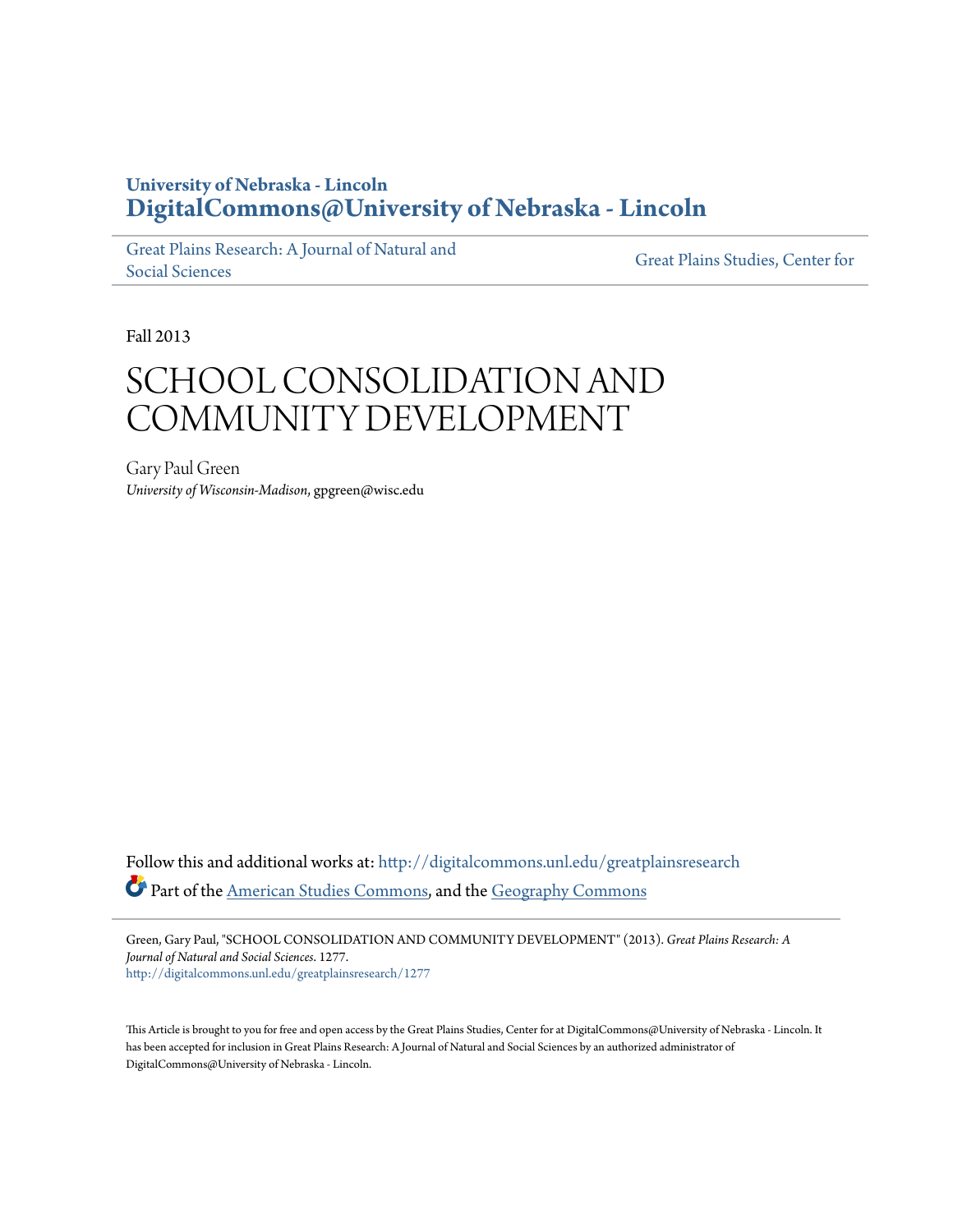# **SCHOOL CONSOLIDATION AND COMMUNITY DEVELOPMENT**

# **Gary Paul Green**

*Department of Community and Environmental Sociology University of Wisconsin-Madison Madison. WI 53706 gpgreen@wisc.edu* 

ABSTRACT-The linkages between schools and community are seldom discussed in the research on school consolidation. Most of the focus of this body of literature is on the effects of school consolidation on efficiency and equity. In this essay I discuss the importance of school-community relationships and the critical role schools can play in community development. School consolidation can have several negative impacts on the local economy, social capital, and community identity. Assessments of the benefits and costs of consolidation need to consider more carefully the impacts on communities and the potential of building a stronger relationship between schools and communities.

Key Words: community development, school consolidation, asset-based development, social capital

## **INTRODUCTION**

School consolidation continues to spark controversy across the Great Plains and other rural regions of the United States (Blauwkamp et al. 2011). Population loss, especially of young adults, is a major factor in the school consolidation movement in many rural areas. Although we frequently think of school consolidation in the context of smaller rural communities, it is rapidly becoming an issue facing urban areas as well. Population decline in many inner cities has forced school districts to close schools in some neighborhoods, while building new facilities in rapidly growing suburbs. There is often a groundswell of opposition to school closings and consolidation. In our search to find political solutions to these issues we need to better understand why school consolidation is so controversial and ignites such intense opposition from community residents. Unfortunately the literature on school consolidation does not provide many insights into the emotional reaction to these issues.

The voluminous literature on school consolidation has focused on two key issues: efficiency and equity. Supporters of school consolidation contend that it will lead to greater efficiency—large schools and districts will provide education to students at a lower cost due to economies of scale. Large schools, and districts, have lower costs per student because the fixed costs are spread across more students. Of course transportation costs can offset many of the fiscal benefits of consolidation in rural areas with low population density.

Supporters of school consolidation argue that small schools are unable to provide the breadth and depth of educational programs that are offered in large schools. Thus students in small schools may not have access to the same quality of education that is available in large schools. For example, it may not be possible to offer as many foreign languages or advanced courses in smaller schools. In the end consolidated school districts should provide improved test scores and other outcomes indicators for students. Technological advancements, such as online courses, may help overcome some of these disadvantages. These arguments for school consolidation, however, have been effective in many state legislatures, especially when faced with the severe fiscal stress of recent years.

I approach the issue of the impacts of school consolidation, however, from a community development perspective. I am primarily interested in how school consolidation affects the capacity of communities to collectively improve their quality of life. The loss of a school leaves a void in communities. School consolidation makes it more difficult for students to be engaged in their community and for the school to serve the broader population. Community capacity can in turn affect the quality of education in school districts as well. As communities in a school district decline, the educational system suffers.

Although the research on the impacts of school consolidation on efficiency and equity continues to be de-

Manuscript received for review, April 2013; accepted for publication, May 2013.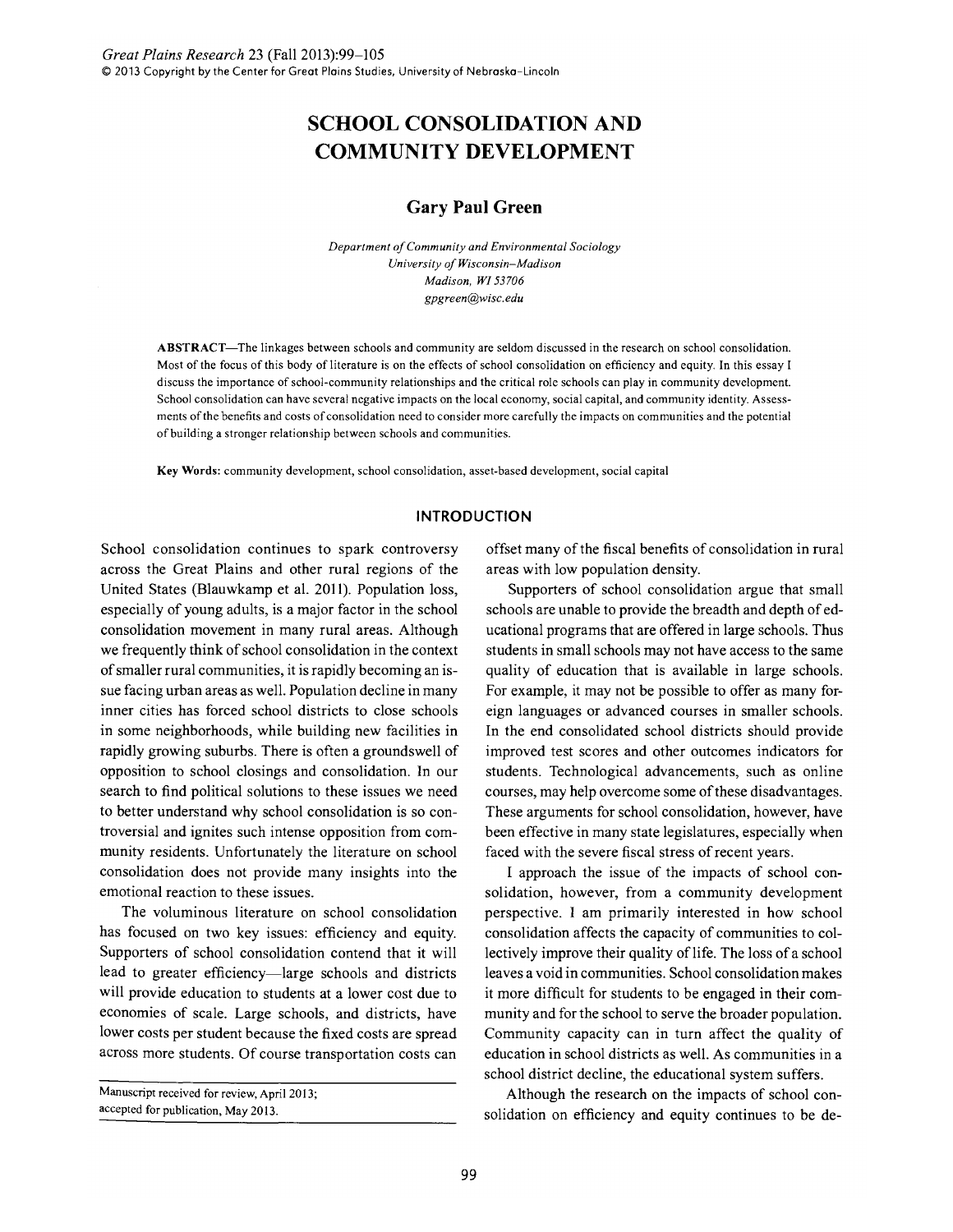bated, there is much more of a consensus in the research on the impacts on community (Miller 1993). Consolidation tends to undermine the capacity of communities to enhance their well-being. Along with other broader social and economic forces it undermines community autonomy, community identity, and collective action. Schools can, however, playa critical role in promoting community development. Yet this promise is often unrealized and is threatened even more by school consolidation.

One of the difficulties in this debate over school consolidation is how to weigh the costs and benefits of the efficiency, equity, and community impacts of consolidation. Some of the impacts are more quantifiable than others, which leaves legislators and administrators with only the quantifiable results. In the next section I briefly review some of the empirical research that has examined the impacts of school consolidation on communities.

# **COMMUNITY IMPACTS OF SCHOOL CONSOLIDATION**

Research on the impacts of school consolidation on communities consistently reveals that consolidation undermines the social and economic capacity of localities. As key social institutions in most communities, schools provide an anchor for other institutions and organizations. Research on the community impacts of school consolidation has concentrated on several key areas: property values, business activity, social capital, and community identity.

## **Property Values**

School quality has a major impact on local property values. Districts that are perceived to have higher-quality schools experience more demand for housing. This relationship is ultimately reflected in the community's property values. Property values in turn shape the fiscal capacity of school districts and influence school consolidation. Thus, as property values decline, the resources available to schools decrease. Similarly, as the property tax base declines, school administrators look for strategies to cut costs, such as consolidation.

School consolidation can have a direct impact on property values as well. Lyson (2002) found that small communities in New York State that do not have schools tended to have lower property values than those that did have schools. Brasington (2004) also found that after controlling for student performance and property tax rates, school consolidation lowered property values about \$3,000 per household on average.

Property values reflect the demand for housing in an area and the evidence suggests that families prefer to live in a community where there is a school in proximity. Similarly, the perceived quality of the school will influence the demand for housing. In most states public schools are funded largely through property taxes, so these dynamics create a downward cycle for school districts that attempt to consolidate schools in response to fiscal problems.

#### **Business Activity**

The local economy also may be affected by school consolidation. Sell and Leistritz (1997) found that communities that have lost schools experience a greater loss in retail sales and number of businesses. Similarly, Lyson (2002) found that business activity was much higher in rural communities that have schools than those that do not. Business activity is affected by the loss of student and faculty expenditures, as well as that of the school's expenditures on supplies and services in the local economy. Schools also stimulate local economies by paying faculty and staff salaries.

#### **Social Capital**

Schools remain one of the few local institutions that provide residents with an opportunity to interact on issues of common concern. Consolidation reduces the opportunity for social interaction within localities (Elliott 2012; Hanifan 1916). Proximity does influence the amount and type of social interaction that occurs at the local level.

Social interaction at the local level is important for several reasons. First, residents develop trust with others in the community in the course of local interaction. Trust is important because it helps improve flows of information and ties with others and ultimately facilitates collective action. Second, local interaction is essential for developing the capacity to work through differences and provide an understanding of opposing interests and concerns. In this sense it is critical to the development of democracy. Finally, social interaction at the local level is crucial for identifying areas of common concern, which ultimately improves the capacity of residents to improve their community's quality of life. Thus the loss of local schools decreases the level of social capital.

Empirical studies have consistently shown a loss of civic participation as a result of school consolidation. In their study of North Dakota communities Post and Stambach (1999) found lower levels of participation in local organizations after consolidation. Similarly, parental in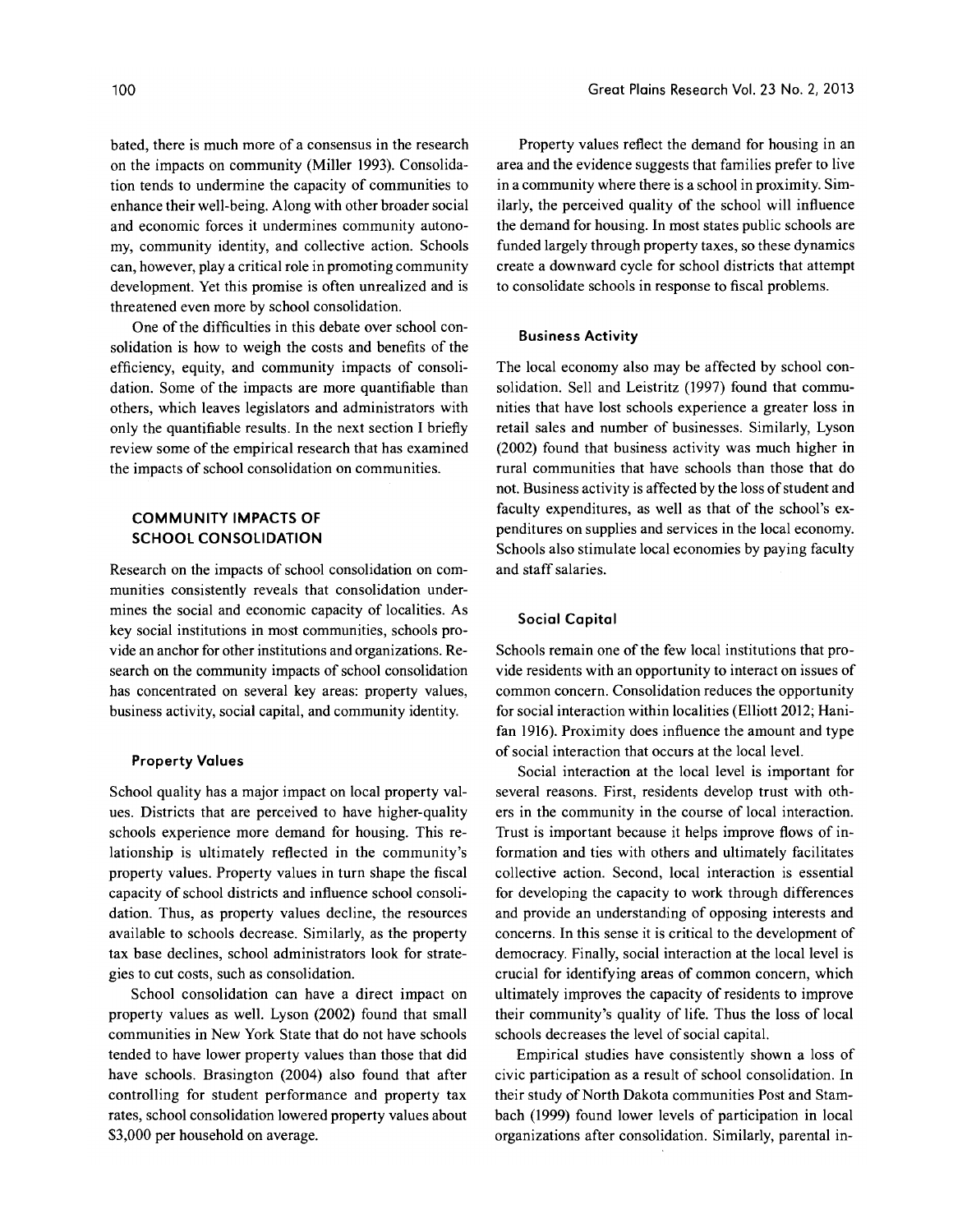volvement in school activities declines when schools are consolidated (Duncombe and Yinger 2001). This decline in involvement is at least partially due to the greater distance that parents have to travel in consolidated districts.

#### **Community Identity**

School consolidation is typically viewed as a threat to community identity (Warner et al. 2010). Where one goes to high school, for example, provides a signal or information to others outside the community. The loss of a school threatens this sense of place or community. Many rural communities today lack theaters and shopping malls, so athletic events and school-sponsored activities have become the key element of their community. Parents often experience that loss of identity when their children can no longer attend the same school they had attended. They do not have the same type of attachment with a consolidated school.

# **SCHOOLS AND COMMUNITY**

Schools and communities have mutual interests, but several forces work against realizing those common interests (Chung 2002). Professionalization and bureaucratization have especially contributed to the loss of school engagement in communities. These processes push administrators and teachers to focus their attention on the internal dynamics of schools while downplaying the linkages to the broader community. Professionalization limits community participation in education decisions as well. School officials, it is argued, have the training and experience necessary to make good decisions about education.

Bureaucratization also tends to make it more difficult for local residents to access school facilities or other resources. It could be reasoned that this narrowing of the mission of schools is a positive development given the limited resources devoted to education. But this criticism misses the point about the educational value of engaging students in real-world issues and applying the concepts they learn in the classroom. In other words, greater engagement in the community rather than less may be a more appropriate response to the fiscal stress facing many school districts.

Professionalization and bureaucratization also have shaped the community development field in recent decades. Emphasis on finance and housing, the bread and butter of many community development programs, has largely ignored the potential of working with schools to help address community issues. Professionalization has

contributed to a narrowing of the field of community development. There is much less emphasis on community organizing and more on accessing external resources as a means of promoting development (Stoecker 1997). Professionalization of the community development field has even restricted the role of residents in shaping development efforts because they may have limited information and knowledge about the technical issues related to housing and finance. These processes have also moved community development professionals away from working through local organizations and institutions.

There are numerous reasons, however, why schools logically should be the focus of community development practitioners. In many communities schools are one of the few local institutions that remain. Local businesses have been replaced with regional, national, and international chains. Independent hospitals and healthcare organizations have been acquired by outside organizations. Many small-town banks have become branches of national, and even international, holding companies. As these organizations and institutions have become more integrated into the larger society, communities have lost much of their autonomy. Decisions affecting the community are increasingly made by outside agencies and organizations. The disappearance of these local institutions often results in a net economic loss to the community as purchases of goods and services become more centralized (usually outside the community). Support for other local organizations also declines as these institutions restructure their relationship to the community. Schools can potentially play an important community function because they have this localized relationship that other social institutions lack today.

Schools provide the potential for regular interaction among community residents. The decline in levels of participation in local institutions and organizations has been well documented (Putnam 2000). Although much of this decline can be attributed to broader social forces, I believe the lack of meaningful opportunities to address issues of common concern in communities is also a major contributor to this decline. Public education is frequently a common concern among residents (and businesses). It cuts across class, race, ethnicity, and sex. Some of the most successful community development cases in recent years that have worked across racial and ethnic lines have focused on schools (Warren 2001). The lesson is that among various local institutions, schools have the greatest potential of uniting citizens in ways that improve their quality oflife. Thus it provides opportunities for collective action.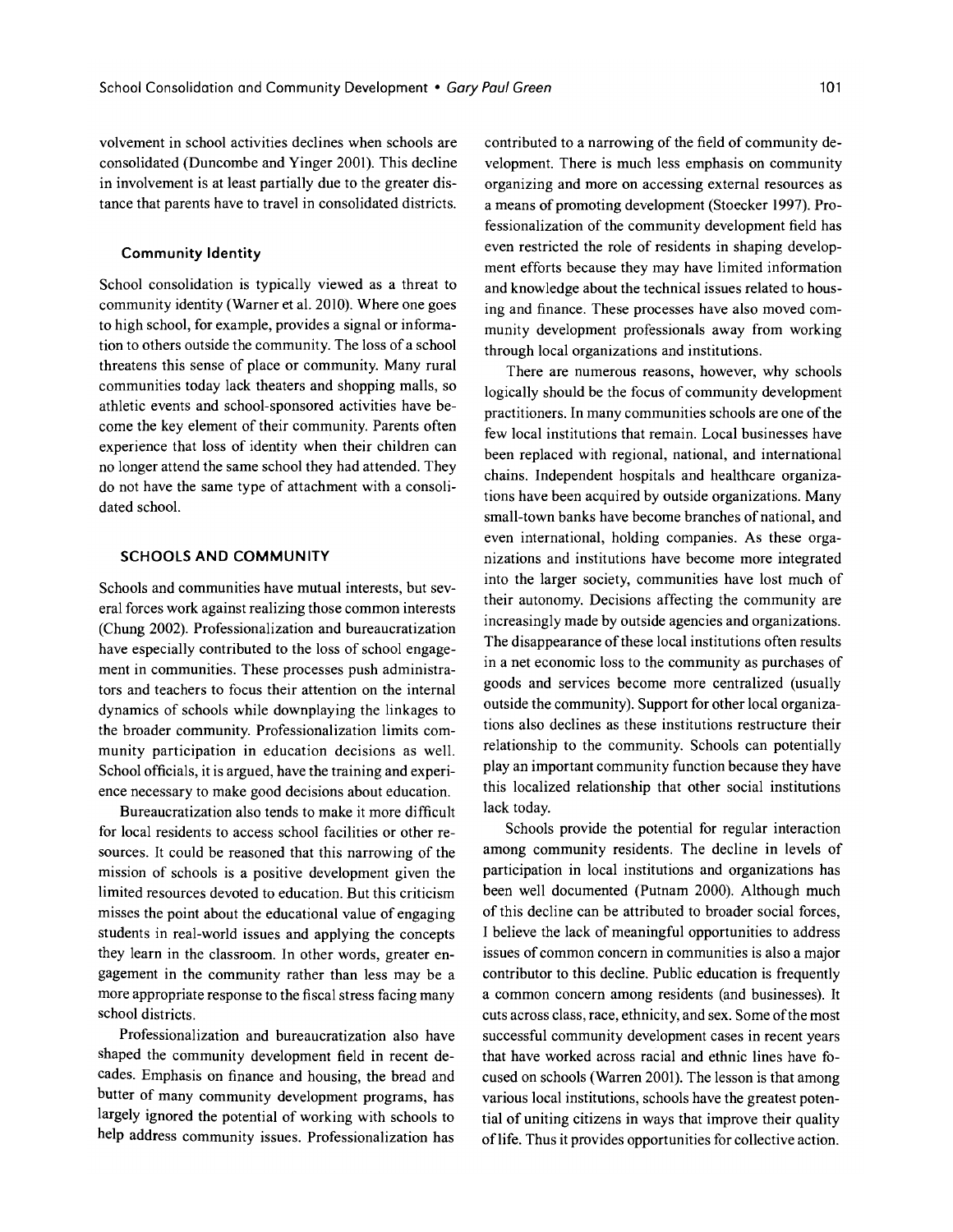Schools also offer the potential of learning citizenship through community engagement (Peshkin 1978).

Because each field (education and community development) has narrowed its focus, we tend to lack holistic approaches to address interrelated issues such as local economic development, racial and income segregation, suburban sprawl, and the achievement gap in schools. Paul Grogan and Tony Proscio (2000, 220-21) make this connection between schools and community development in their book on neighborhood revival:

From the perspective of community development groups, education is the next frontier. For decades, they had found themselves hamstrung by the impenetrable wall around their neighborhood public schools. They could fix housing, revive shopping areas, raise the level of public services, even reduce crime. But the schools—probably the biggest factor in families' decision about whether to remain or flee-were simply beyond the realm of the organized community. Many critics of community development correctly pointed out that, even when community development corporations visibly transformed their communities into livable, attractive places, the middle class sometimes kept moving out.

The definition of community has been one of the most widely debated concepts in social scientific literature. For my purposes in this essay, there are three important elements (Wilkinson 1991). First, I am referring to communities of place (not interest). Communities of place are based in a specific territory, whereas communities of interest tie individuals to each other through religion, values, politics, or similar concerns. One of the key issues in defining communities of place is the boundary of a community. For some it may be a small neighborhood, and for others it can be as large as a county. School attendance areas form the community boundaries in many places. Schools generate issues of common concern across an area. Research suggests that some of the strongest factors influencing social interaction at the local level are having school-age children and homeownership (Kasarda and Janowitz 1974).

Second, community requires local social organizations and institutions that can provide routinized social interaction. Local cafes, coffee shops, taverns, bookstores, and hair salons also can provide these opportunities (Oldenburg 1999). The loss of these places can be devastating to community life. In many localities schools fulfill this function. This does not mean that communities require a full set of institutions that enable them to become selfsufficient. In the past residents in small towns could meet most of their needs through local organizations and institutions. Today, however, small communities are likely to rely on many institutions outside their borders.

Finally, the concept of community involves social interaction on matters of common interest. This definition implies that community does not exist simply when you have local institutions; residents must interact on something that they have in common. This issue is somewhat controversial because critics charge that social class and race/ethnic differences divide communities so deeply that it is difficult to mobilize residents around issues that they have in common. The concept of community does not deny that there may be deep social divisions and different interests and values in a community. It does suggest, however, that many of the residents in a specific area may be faced with some of the same issues and concerns. Environmental pollution, for example, may affect most residents in a place and spark collective action in response to this threat. The quality of public education may be another factor that can influence community quality of life, even if residents do not have school-age children. Although there may be racial and class differences in how these issues affect households due to unequal resources, they do still have an impact on most residents in the locality.

There is considerable debate as to whether the concept of community is still relevant in today's global society. In the past people lived, worked, and consumed in the same places. These functions, however, do not overlap as much as they once did. Urbanization and bureaucratization of our institutions contribute to the loss of a sense of community. Social scientists have argued that these processes change the nature of social relationships by contributing to increased individualism and social isolation. This is especially the case in many urban neighborhoods that have experienced deindustrialization and racial segregation (Wilson 1987), but also in suburban areas that are characterized by low-density development. Technology also may affect these relationships because it loosens the bonds at the local level and enables individuals to develop less place-bound communities. Similarly, mass communication and global culture may reduce some of the place-specific attributes that contribute to a sense of community. The central concern with the loss of community is that residents lose the capacity to address issues of common concern.

Although these social processes are real and have undeniably weakened community bonds at the local level, there is substantial evidence that residents continue to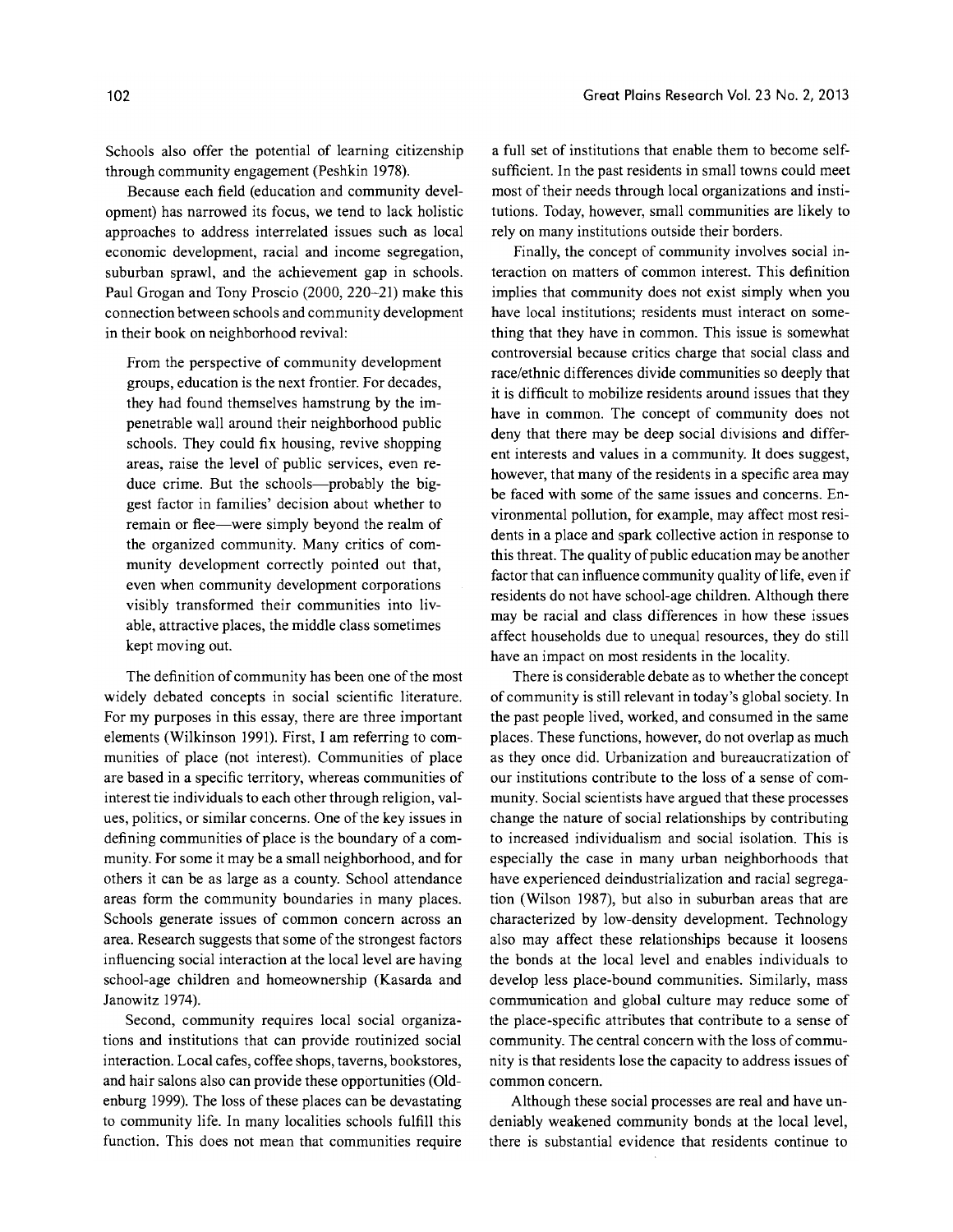interact on community matters, and that this interaction is an important component of their quality of life. Social networks may have become denser over time, but community residents continue to interact with neighbors helping each other and by participating in social events (McPherson et al. 2006). Community may not have been lost, but instead has been transformed and liberated.

School consolidation can be considered an element of urbanization and bureaucratization (Sher 1977). The loss of local institutions and the growing linkages to the larger society and economy have been part of the process of modernization and urbanization of communities over the past century and a half. This has been referred to as the "Great Change" by some sociologists (Warren 1978). With these changes individuals have tended to be more isolated and less connected to one another.

In response to the growing divide between schools and communities, there has been discussion around the promotion of community schools over the past few decades. The basic definition of a community school is one that seeks to integrate children into the community through selected activities other than academics and at the same time serves as a community center for recreation and adult education. Community schools promote student engagement through activities such as community service-learning and school enterprises. School facilities can be used to help provide social services. Businesses are actively involved in providing apprenticeship programs as well. Community schools build on the assets that are available in these institutions.

#### **SCHOOLS AS COMMUNITY ASSETS**

The community development field has shifted its orientation from needs assessment to asset-based development over the past two decades (Green and Goetting 2010; Green and Haines 2011). This asset-based approach attempts to maximize and leverage the use of available community resources rather than focus on the problems the community faces. This approach to community development views schools as assets that can contribute to the well-being of the larger community and not as problems that need to be addressed.

The emphasis on needs and problems tends to render communities powerless. Schools are frequently identified as problems that need to be fixed. This labeling of schools as problems pushes communities to seek external resources (especially financial assets and technical expertise) to address these challenges. This dependence on external resources undermines community capacity

building. In addition solutions are proposed before the sources of the so-called problem are really understood. For example, the achievement gap is addressed by curriculum reform, while many of the sources of the gap are based outside the school.

The asset-based development approach empowers communities to build on their resources and identify the strategies that can enhance their assets. Kretzmann and McKnight (1993) identify three different types of assets: individual gifts, associations, and local institutions. Individuals have gifts, experiences, and skills that contribute to the well-being of communities. These gifts often are overlooked or ignored in the community. Informal organizations can provide social networks and contacts that are essential to the mobilization of communities. Finally, formal institutions can provide a wide variety of resources, as well as establish regular contact and trust among community members.

Asset-based development begins with the mapping of the gifts, associations, and institutions in the community. This stage of the organizational effort enables developers to identify the kinds of resources that are available to them. It does not mean that communities rely entirely on local resources. Instead local assets can be leveraged to be more effective. The key, however, is that local actors need to maintain control over the community development process. Mapping these individual assets provides communities with an opportunity to develop a vision based on the resources that are available to them.

After mapping the assets community organizers build consensus by forging identifying goals that can be achieved by leveraging community resources (Green and Goetting 2010). Asset-based development approaches tend to be less conflict oriented than other community development strategies. Organizers build on consensus and mobilize residents around common goals. Consensus organizing can build stronger support, with less resistance, for efforts to promote community well-being (Eichler 2007).

How can schools serve as a community resource or an asset? First, school facilities are underutilized because they are typically used for only a part of the day. School facilities can provide a meeting place for community organizations, business groups, and informal organizations (e.g., book clubs). Community organizations, especially those serving youth, can use recreational facilities. Most communities struggle to find facilities for artists and musicians, and schools can cooperate with local organizations to provide these key resources. School grounds are increasingly used for community gardens. These gardens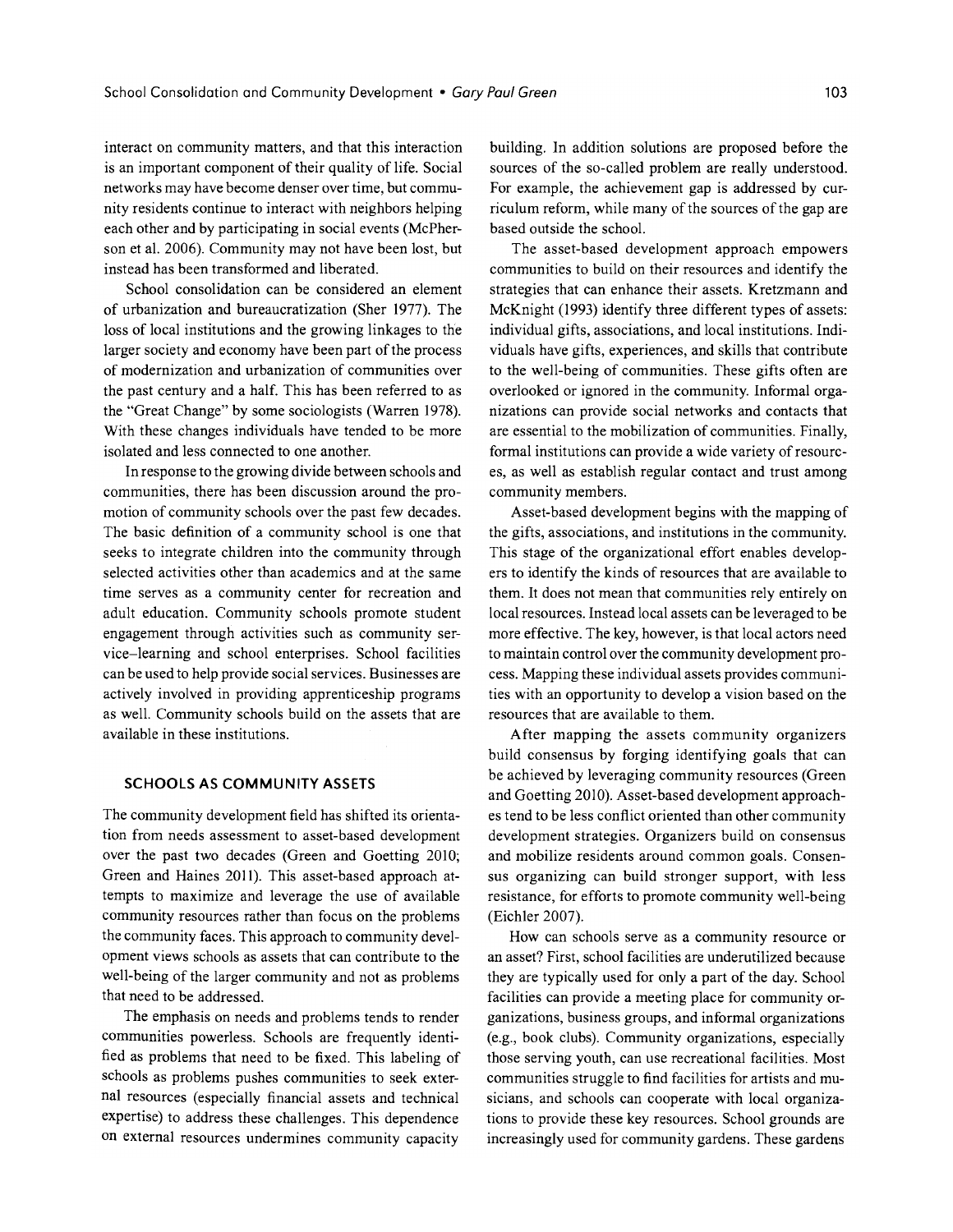not only improve food security in the community, but they also provide an educational opportunity for students.

Second, schools often have equipment that could benefit the broader community. For example, there is growing interest in the concept of community kitchens that provide equipment and facilities to entrepreneurs that are too small to procure their own. Access to this equipment and facilities can help entrepreneurs overcome some of the barriers they face in the startup phase. Thus, schools can serve as incubators for promoting certain types of entrepreneurship in the community.

Third, schools can stimulate the local economy through their purchasing power. Rather than purchasing goods and services outside the community, schools can support local businesses with their purchases. The growing number of farm-to-school programs is an excellent example of going local. In an effort to introduce more fresh fruits and vegetables into school lunch programs, many schools are purchasing products from local farmers and ranchers rather than from wholesalers. These programs benefit the schools because they not only provide nutritious food, but they also are frequently used to educate children about food and nutrition. At the same time these purchases help support local farmers, who benefit from these direct purchases.

Fourth, schools can offer courses to the broader community. Many schools offer courses in English as a second language. Local schools are best prepared to reach out to local residents that may not have the resources to obtain this training elsewhere. The potential ties to students can be an effective way of reaching this audience.

Schools have the potential of making a broad set of contributions to community development. These benefits are seldom discussed in the debates over school consolidation. Closing a school typically has devastating impacts on the community and ignores the potential contribution schools make to the broader community. The loss of a local school has a multiplier effect in the community because it means a loss of many of these key resources for community development.

#### **CONCLUSIONS**

Education can be enhanced by a strong relationship between schools and community. Consolidation however, presents obstacles to building these relationships. Many of the educational innovations, such as community service-learning, that are being promoted within the educational field today run counter to the movement to consolidate schools and districts. At a minimum it is more difficult to get students in consolidated schools engaged in their communities.

We need to look more carefully at institutional innovations that provide school districts with the financial and programmatic benefits of economies of scale, while rebuilding the relationship between schools and the local community. Here it is important to distinguish between administrative and educational consolidation. Administrative consolidation can be achieved without affecting the size of schools or communities. Shared services across school districts can be an effective strategy for providing economies of scale without consolidating attendance areas (Howley et al. 2012).

The field of community development also needs to recognize the importance of school-community relationships. Schools are often the major employers in most communities. Through their purchases of goods and services, they have an impact on the local economy. Schools also have many underutilized resources that can facilitate the community development process. Community organizers need to consider school administrators, faculty, and students as important stakeholders in the community development process. School administrators can serve on committees and boards in the community. They provide access to a wide variety of networks in the community and can offer an important perspective on development issues.

The arguments for school consolidation lend themselves to a standard cost-benefit analysis. When the fiscal benefits of school consolidation exceed the costs, it appears to be a rational decision to find ways of consolidating schools and districts. Including the element of community into this analysis, however, is problematic and tends to draw on emotions rather than rationality. I have argued that in the long run the element of community may ultimately playa major role in the quality of education. By integrating the importance of community into these decisions, it is possible to build on the mutual relationships between schools and community.

#### **REFERENCES**

- Blauwkamp, Joan, Peter Longo, and John Anderson. 2011. School in Nebraska: Economic efficiency vs. rural community life. *The Online Journal of Rural Research and Policy 6:1-20.*
- Brasington, David M. 2004. House prices and the structure of local government: An application of spatial statistics. *Journal of Real Estate Finance and Economics 29:211-32.*

Chung, C. 2002. *Using Public Schools as Community-*